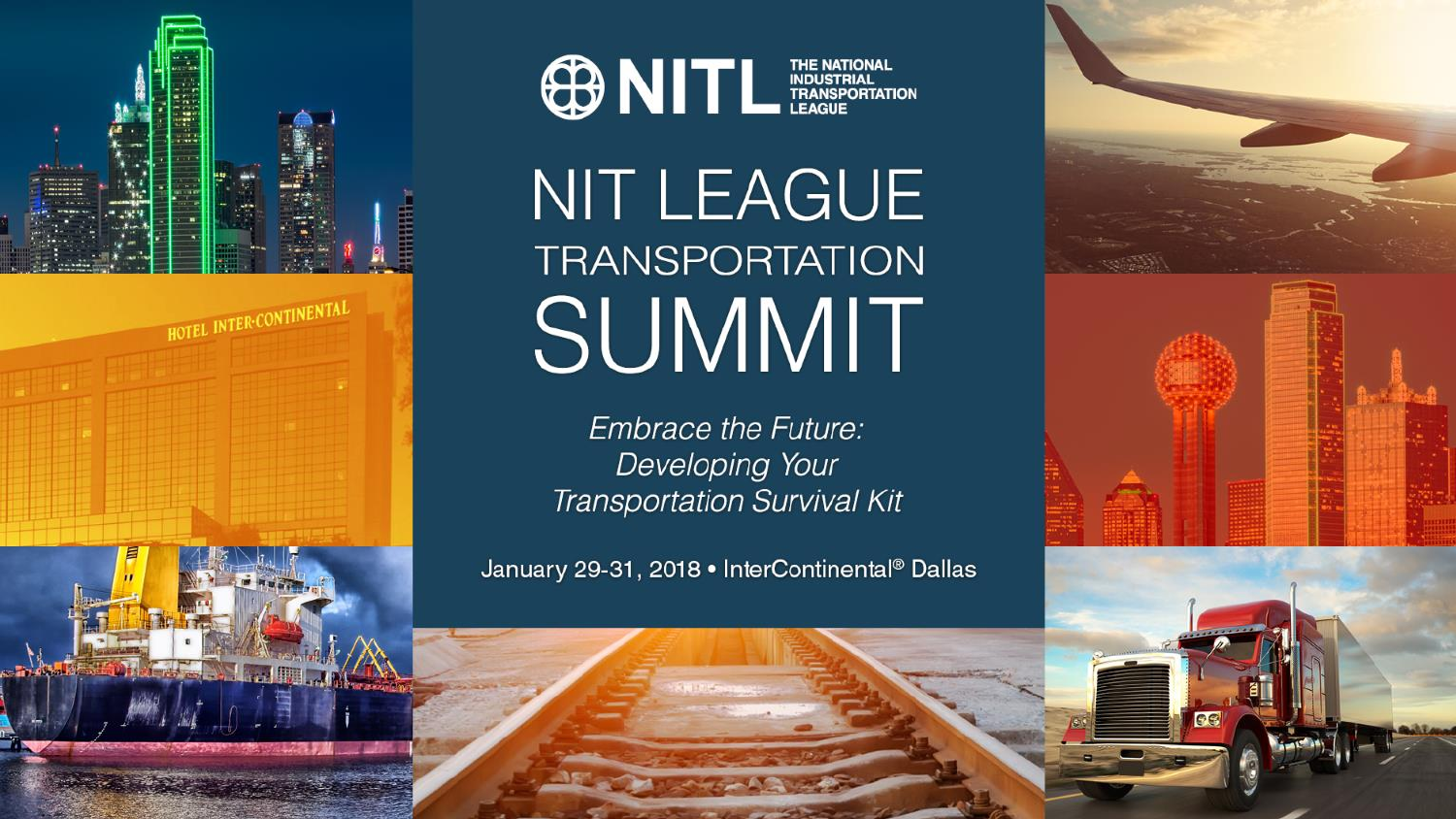



NIT LEAGUE<br>TRANSPORTATION<br>SUMMIT

**ONITLESS** 

2

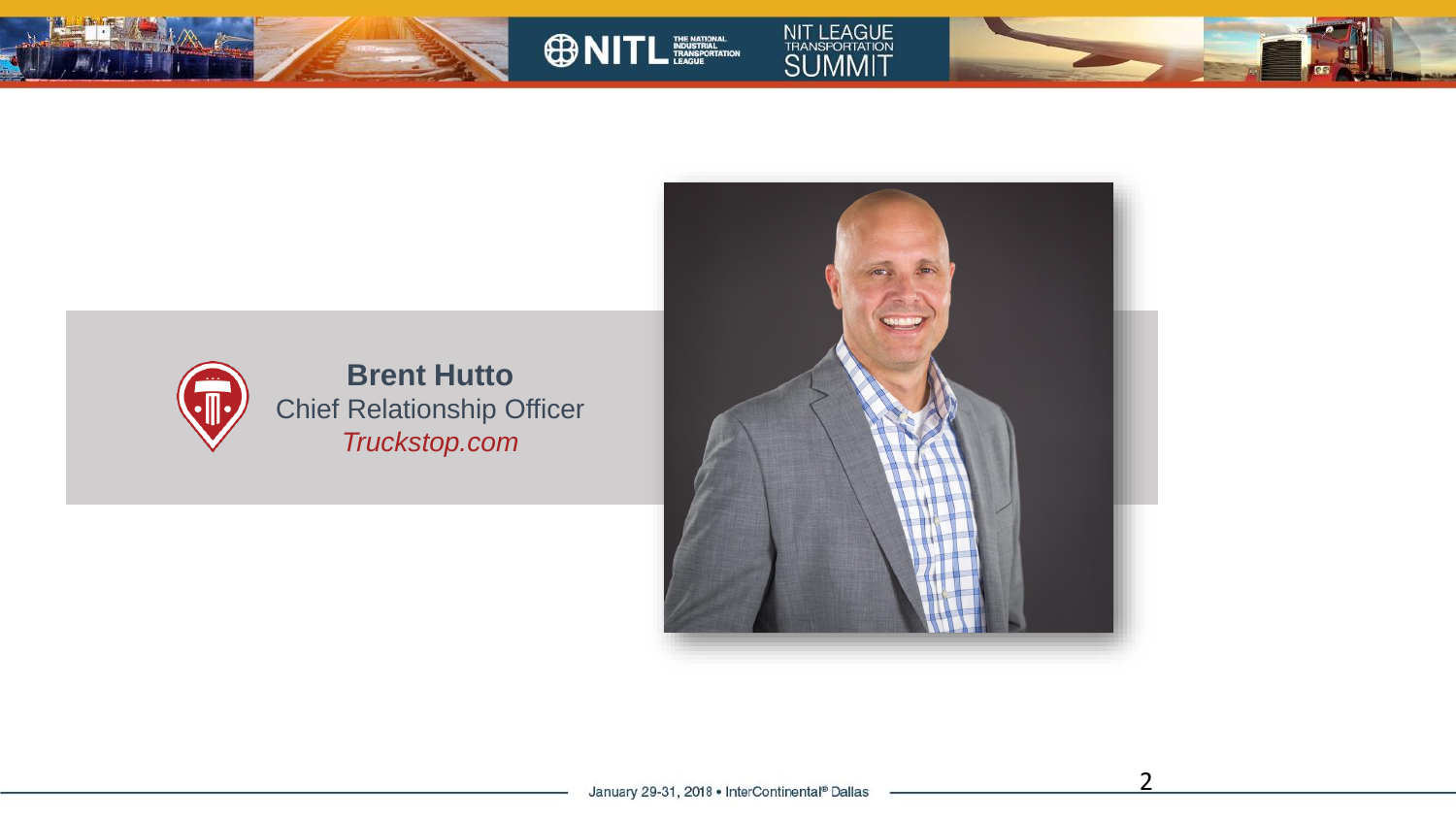About us

Truckstop.com is a family of brands that provides end-to-end solutions throughout various links in the supply chain.



**Founded in 1995 as the web's first load board.** 



**ONITL EXECUTER** 

**NIT LEAGUE** 

**Largest freight-matching ecosystem in the transportation industry.**



**More than 70-100+ million loads posted annually.**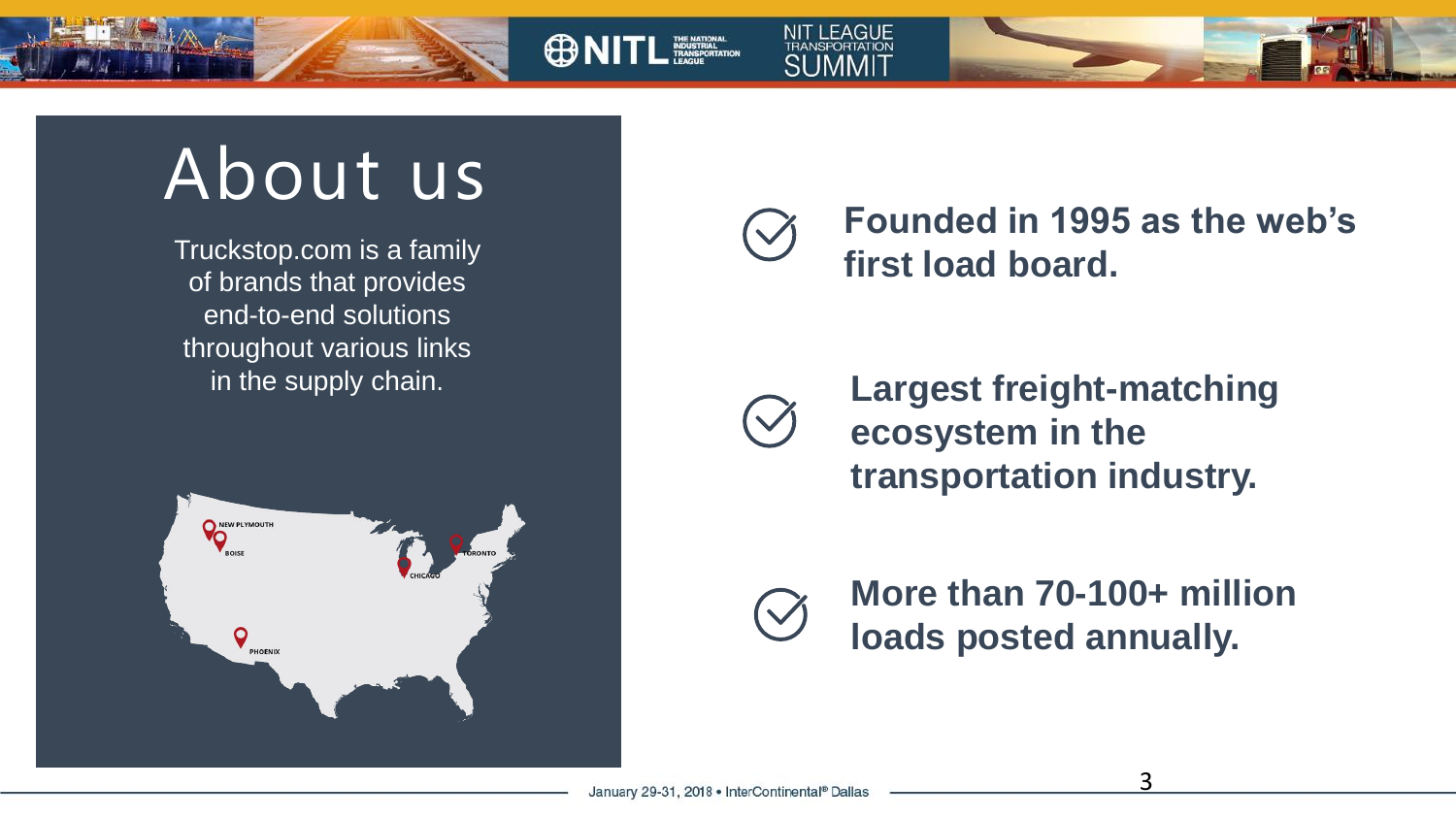

## Big **Data**

**ONITL ESSENTIAL** 

NIT LEAGUE<br>TRANSPORTATION<br>SUMMIT



January 29-31, 2018 . InterContinental® Dallas

4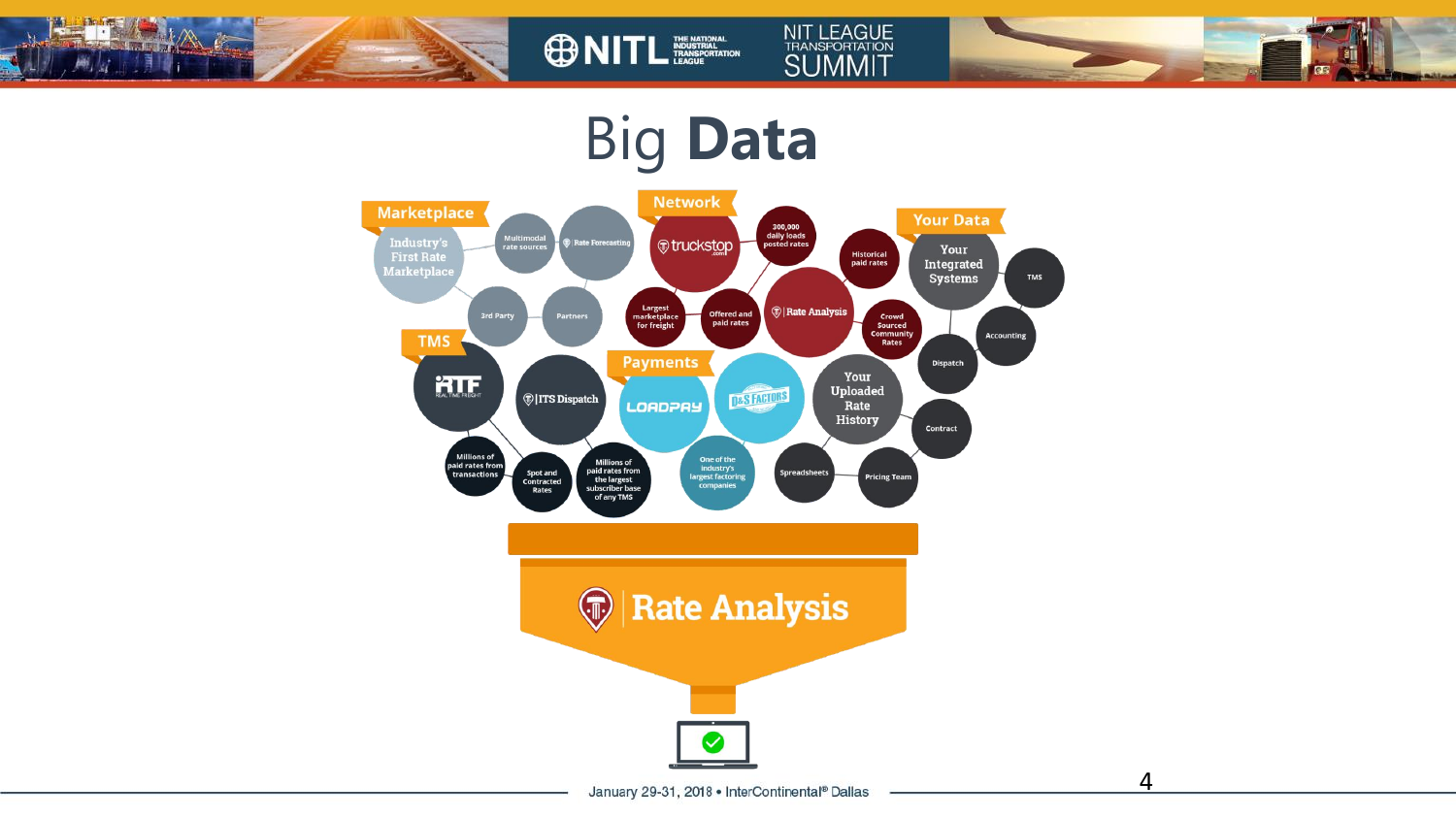

 $\sqrt{\mathbb{I}}$ 



### **Truckstop.com At-A-Glance**

**ONITLESS** 

#### Live Feed: Postings & Rates

NIT LEAGUE<br>TRANSPORTATION<br>SUMMIT

|                                                           | Available<br>Loads | Opportunity<br>Amount | Avg. Posted<br>Rate/Mile | <b>Loads Moved</b><br>Today | Opportunity<br>Realized | Avg. Paid<br>Rate/Mile |
|-----------------------------------------------------------|--------------------|-----------------------|--------------------------|-----------------------------|-------------------------|------------------------|
| Flatbed <b>AMM</b>                                        | 126,313            | \$139.6 M             | \$2.02                   | 142,870                     | \$172.6 M               | \$1.99                 |
| Van $\begin{array}{ c c c }\n\hline\n\hline\n\end{array}$ | 59,777             | \$60.8 M              | \$1.70                   | 84,181                      | \$107.6 M               | \$1.76                 |
| Reefer $\frac{1}{2}$                                      | 32,493             | \$52.2 M              | \$1.45                   | 57,094                      | \$89.9 M                | \$1.86                 |
| Heavy Haul <b>All</b>                                     | 57,555             | \$68.9 M              | \$2.09                   | 65,865                      | \$94.6 M                | \$2.10                 |
| Specialized $\star$                                       | 26,220             | \$47.3 M              | \$2.24                   | 28,820                      | \$55.4 M                | \$2.28                 |
| LTL PUP                                                   | 8,274              | \$12.3 M              | \$1.46                   | 11,376                      | \$16.5 M                | \$1.54                 |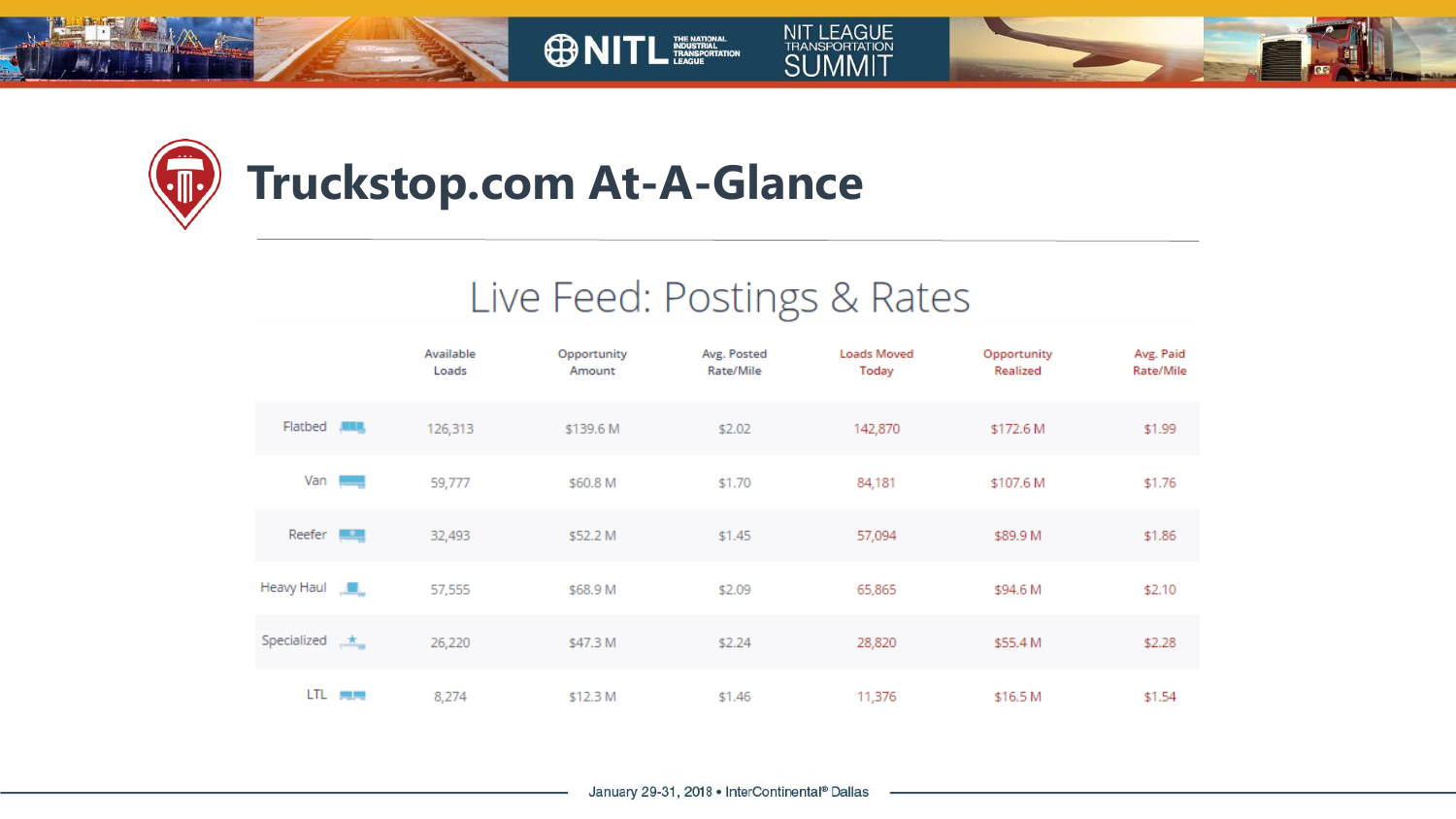



**ONITL ESSERIT** 

#### *Fundamental Belief:*

# **"Transparency of Information"**

## *Creates speed & success for all in freight movement.*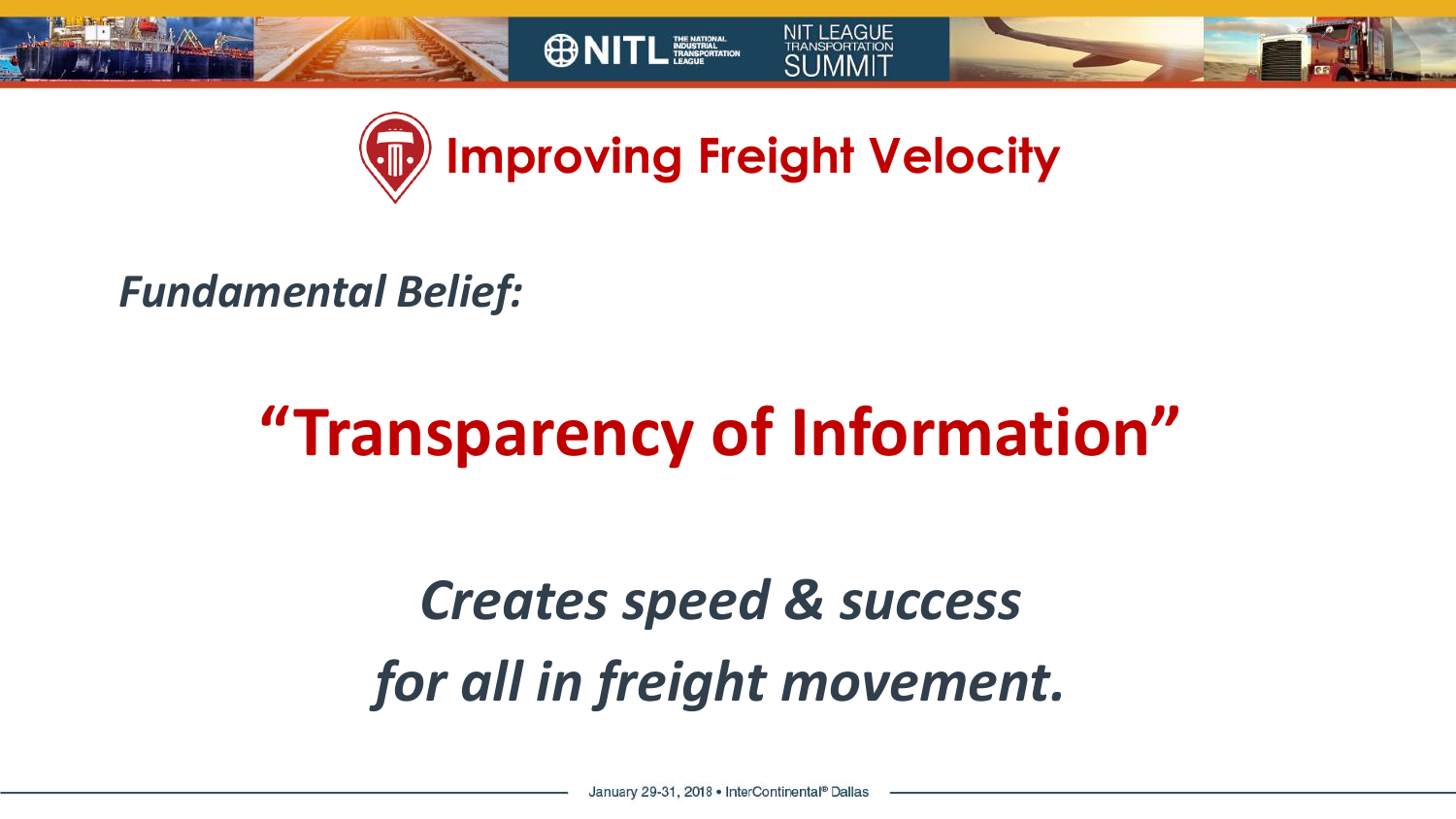





### **"In today's economy,**

#### **It is not the big that eat the small,**

#### **It is the fast that eat the slow."**

**Andy Grove, CEO Intel (1996)**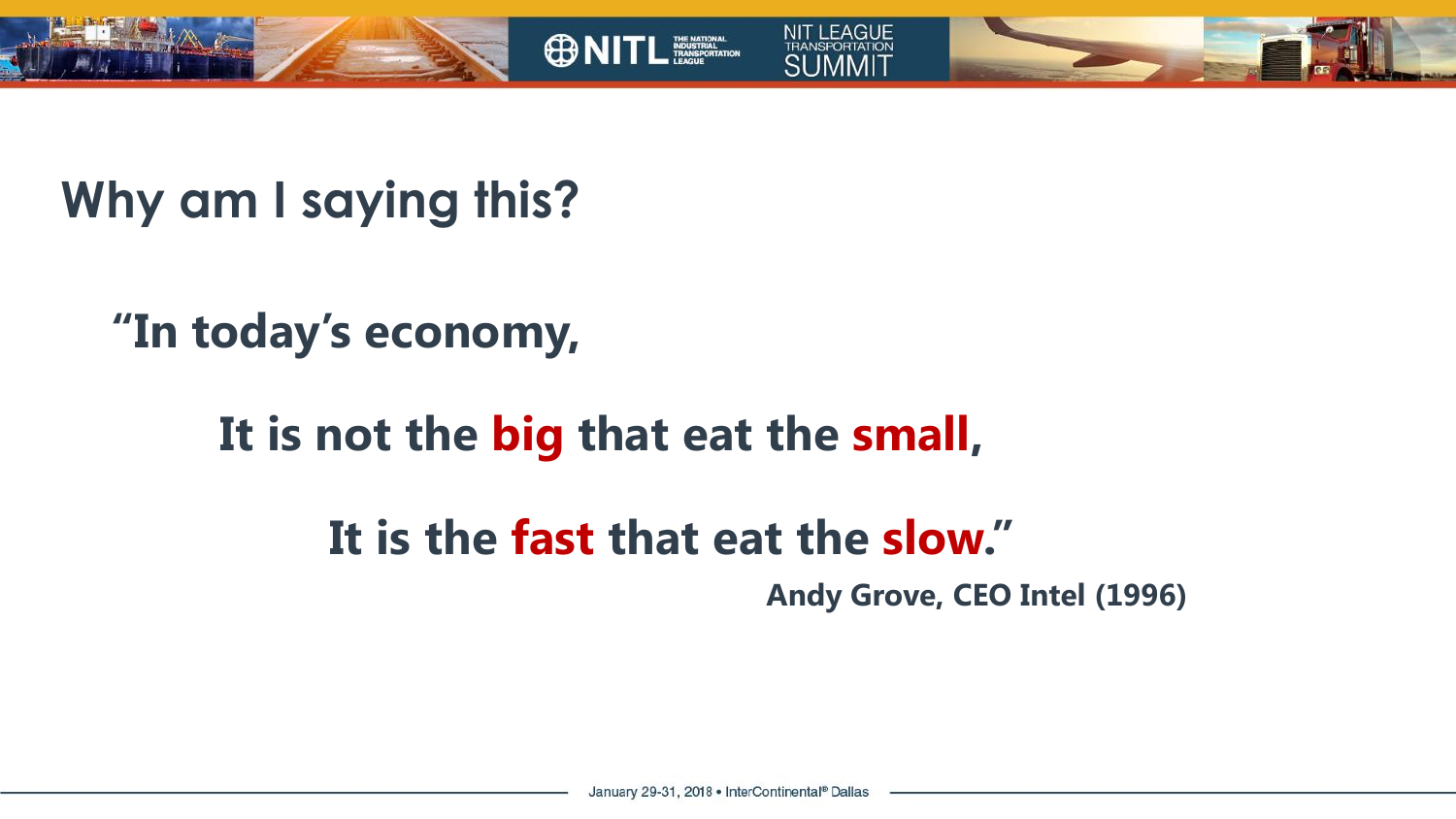

#### **Speed of Change**

Figure 1. The combinatorial effects of new technologies are accelerating the pace of change

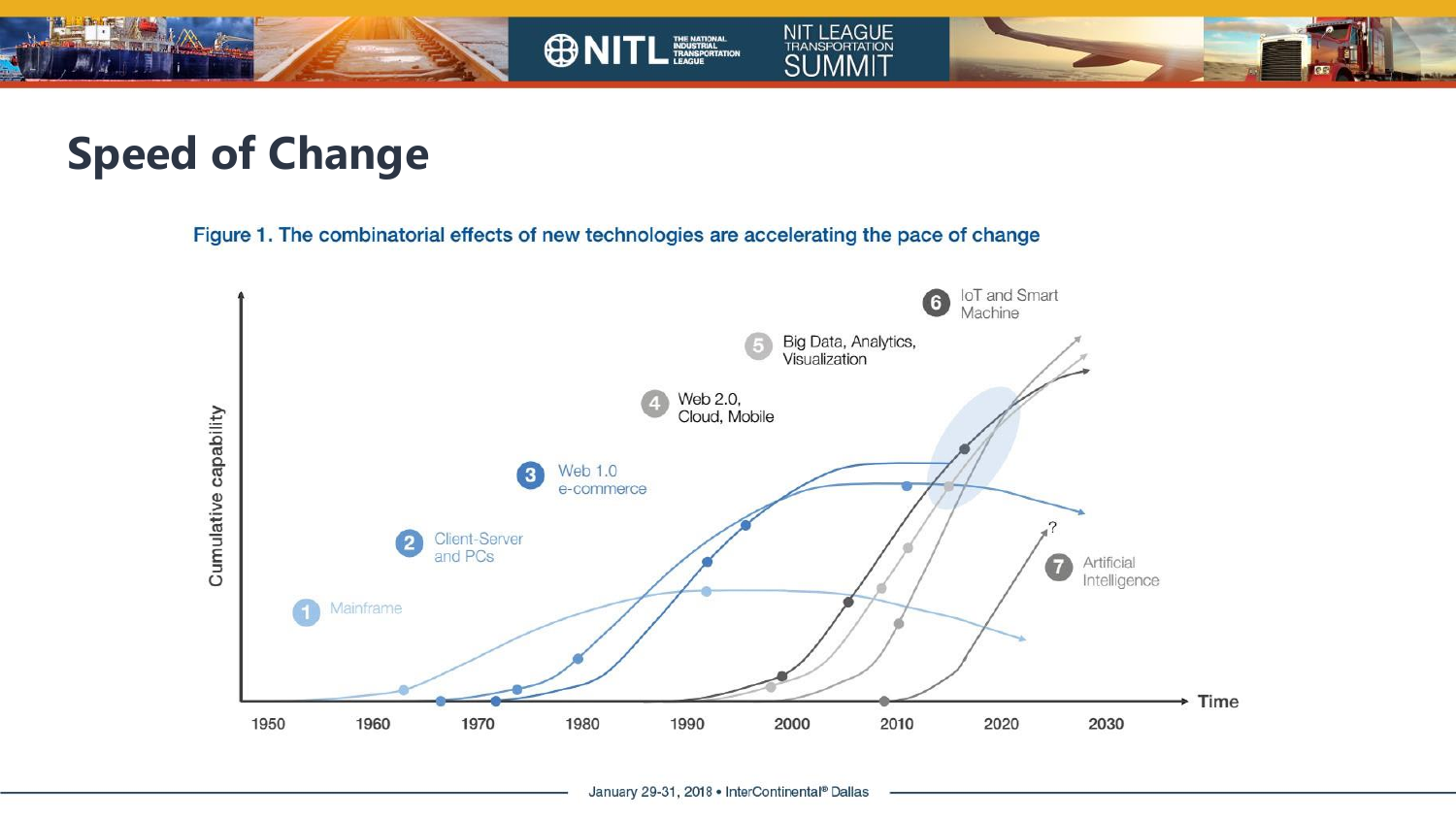



 $C<sub>1</sub>$ 

**ONITL TELECTION** 

## **"Deregulation"**

- **1980 – Top 50 Fleets**
- **2018 – Only 3 remain**

| Item             | <b>Market Value</b><br>2006 | <b>Market Value</b><br><b>Today</b> | % Change |
|------------------|-----------------------------|-------------------------------------|----------|
| <b>BEST</b>      | \$28.4B                     | \$14.5B                             | (49%)    |
| <b>JCPenney</b>  | \$18.1B                     | \$3.0B                              | (83%)    |
| <b>KOHL'S</b>    | \$24.2B                     | \$9.9B                              | (59%)    |
| $\star$ macys    | \$24.2B                     | \$13.0B                             | (46%)    |
| <b>NORDSTROM</b> | \$12.4B                     | \$9.8B                              | (21%)    |
| sears            | \$27.8B                     | \$1.3B                              | (95%)    |
| <b>O TARGET</b>  | \$51.3B                     | \$43.8B                             | (15%)    |
| Walmart :        | \$214.0B                    | \$219.3B                            | 2%       |
| amazon           | \$17.5B                     | \$351.8B                            | 1,910%   |

BRICK SAMORAD BETAILED MARKET VALLIE (2004\* VS. TODAV)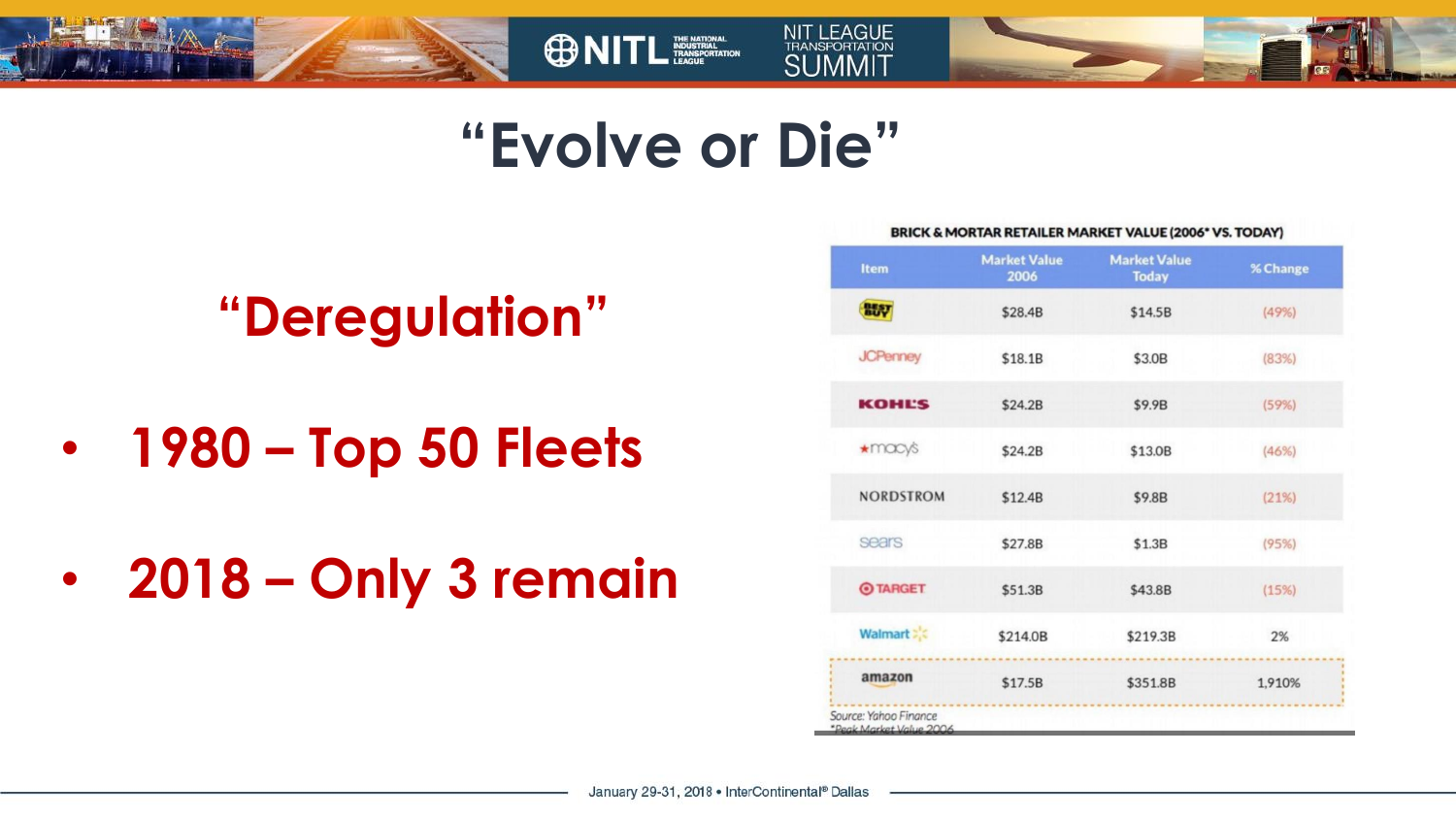Spot Market Perception

- 1. It's just a load board
- 2. The load board is only for backhauls

**ONITL WELL** 

3. Type of freight is "Post and Pray"

# **The Spot Market is only for last resort**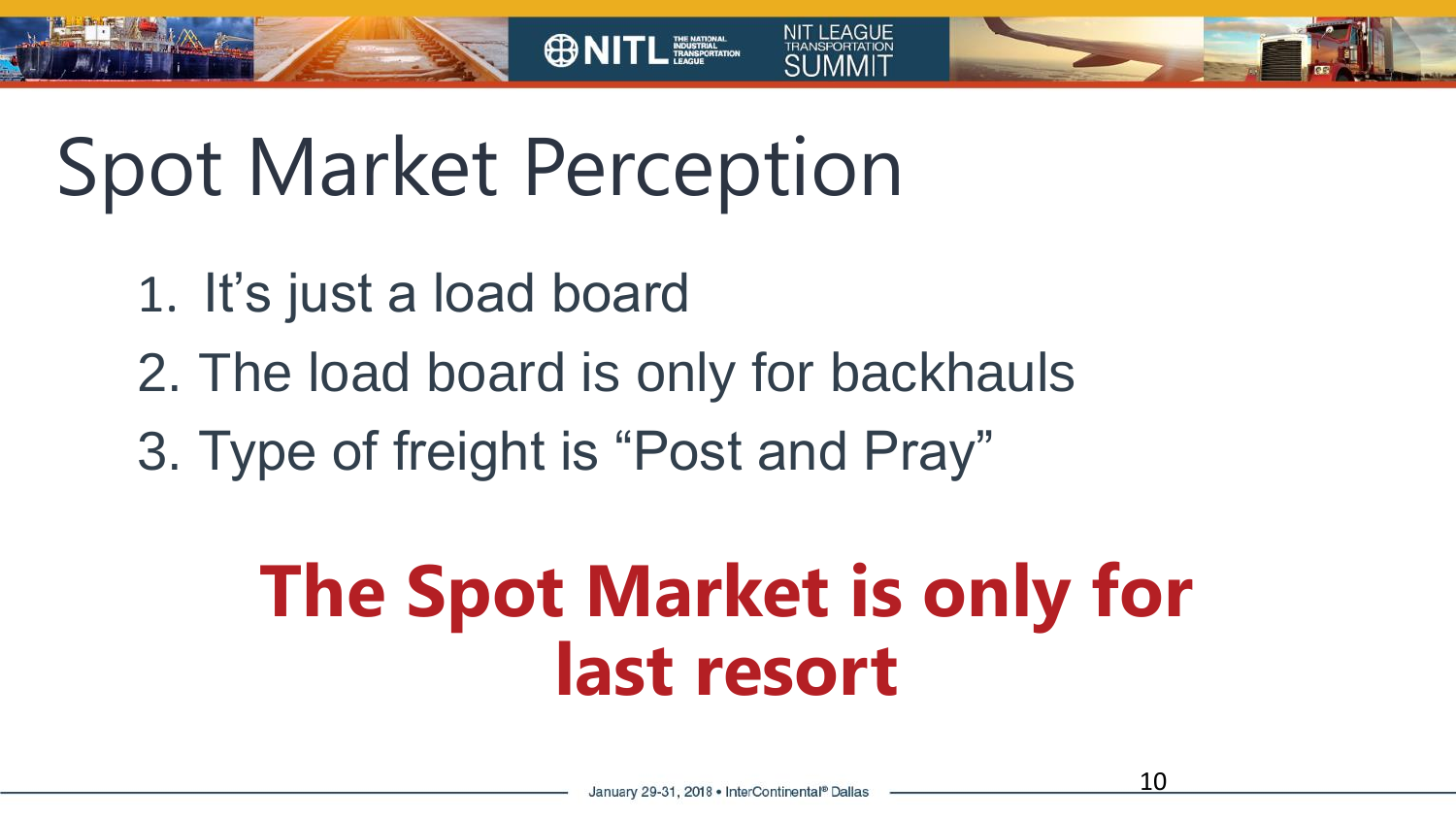

**CD NITL** 

- 56% of users use Truckstop.com as a primary source of freight/trucks
- Less than 50% of the freight is posted on the same day as pickup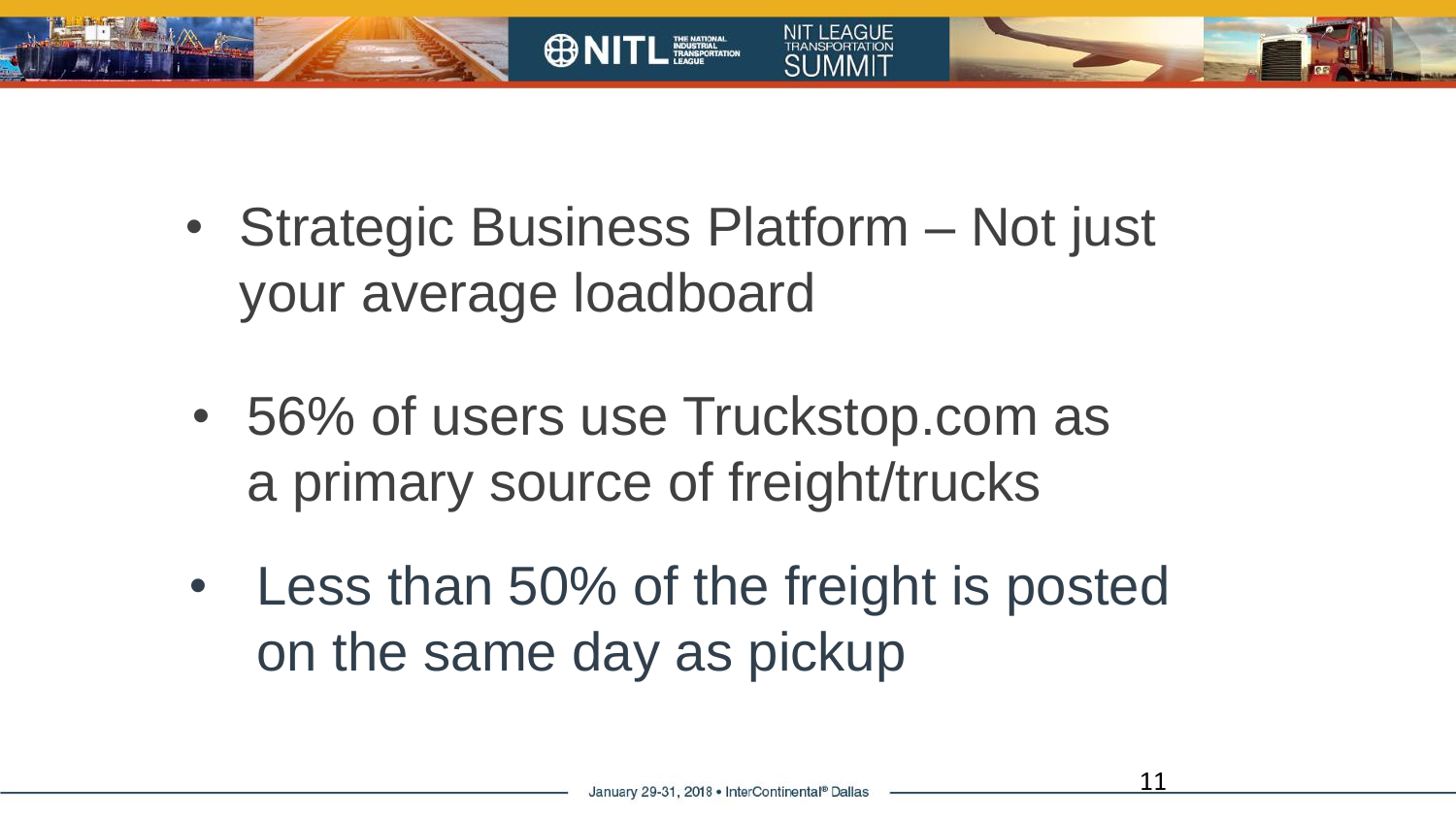Spot Market Perception

Head Haul  $= 16\%$ 

Back Haul  $= 11\%$ 

**Continuous Movement = 73%**

**ONITL ENDING THE STATE** 

## 2017 Truckstop.com Freight Searches = **775 Million**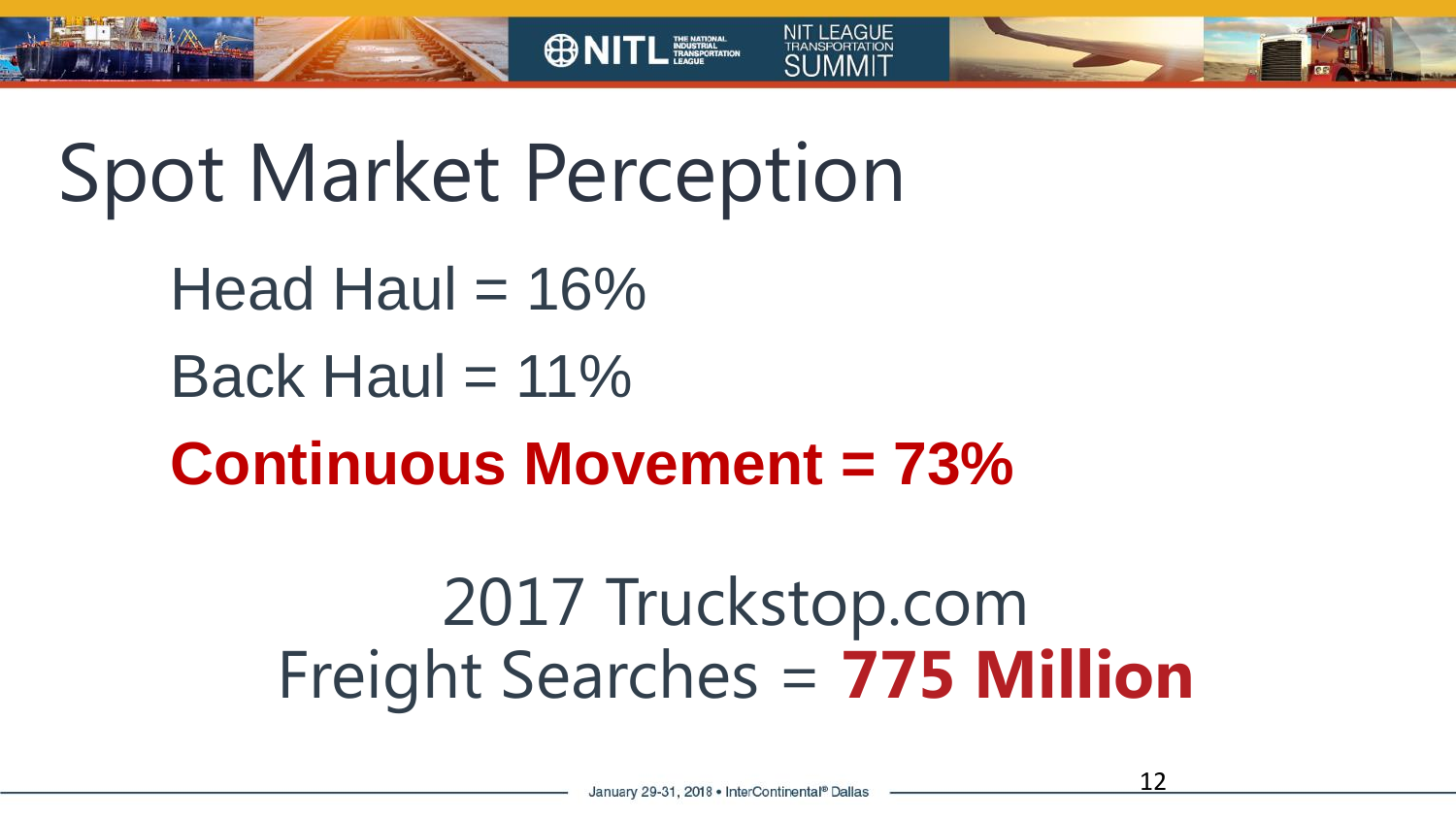



**OD NITL** 

## **Rate Communication**

## Loads posted with a payment amount move **4x faster** (3.9434 times) than those without a price posted.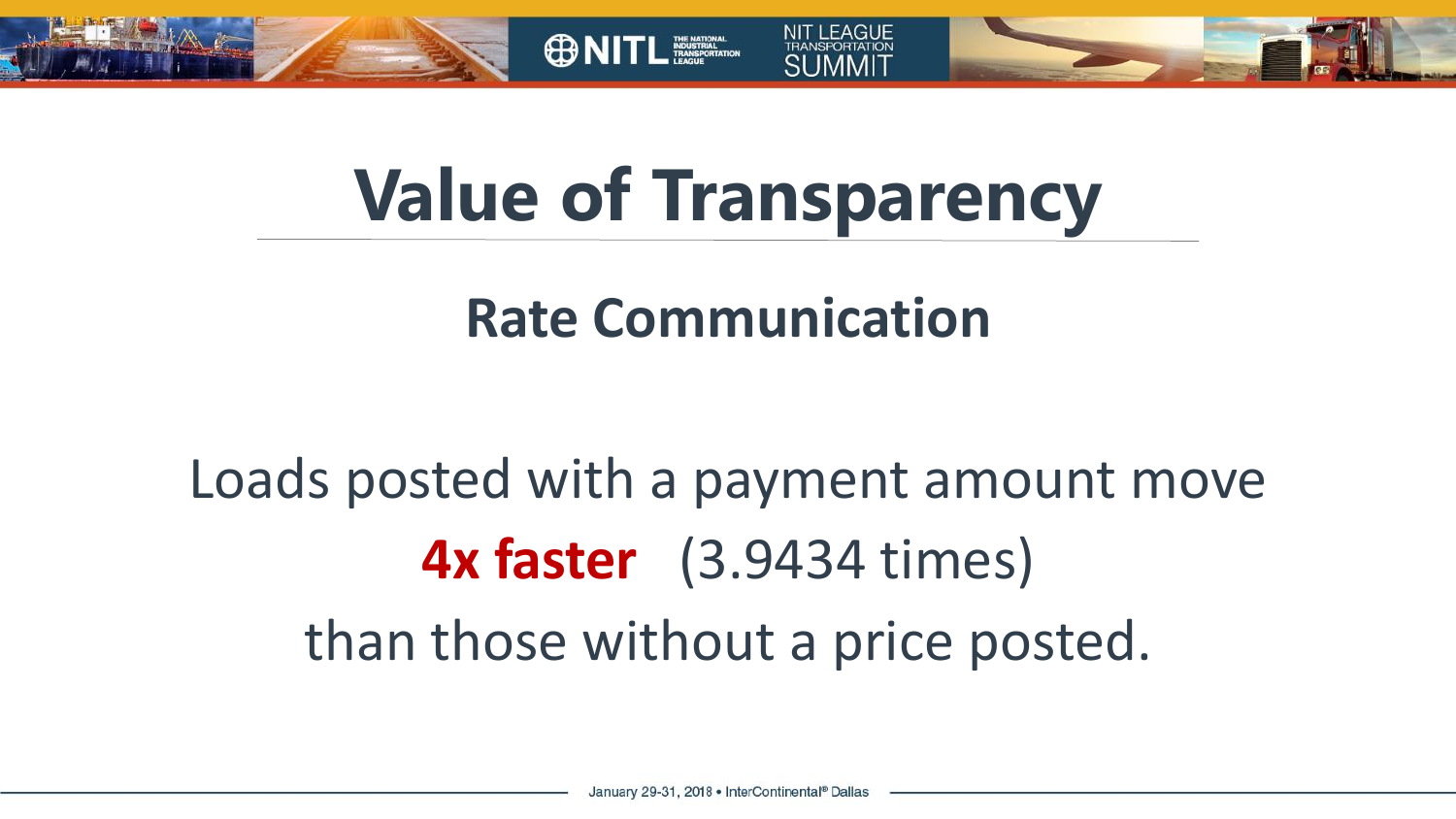

**OD NITL** 

- FAGUE

#### **Based upon Rate Ranking**

- #1- 6.6227 times faster
- #2- 5.6479 times faster
- #3- 5.9548 times faster
- #4- 5.0042 times faster
- #5- 5.2456 times faster
- #6- 4.4069 times faster
- #7- 4.3039 times faster